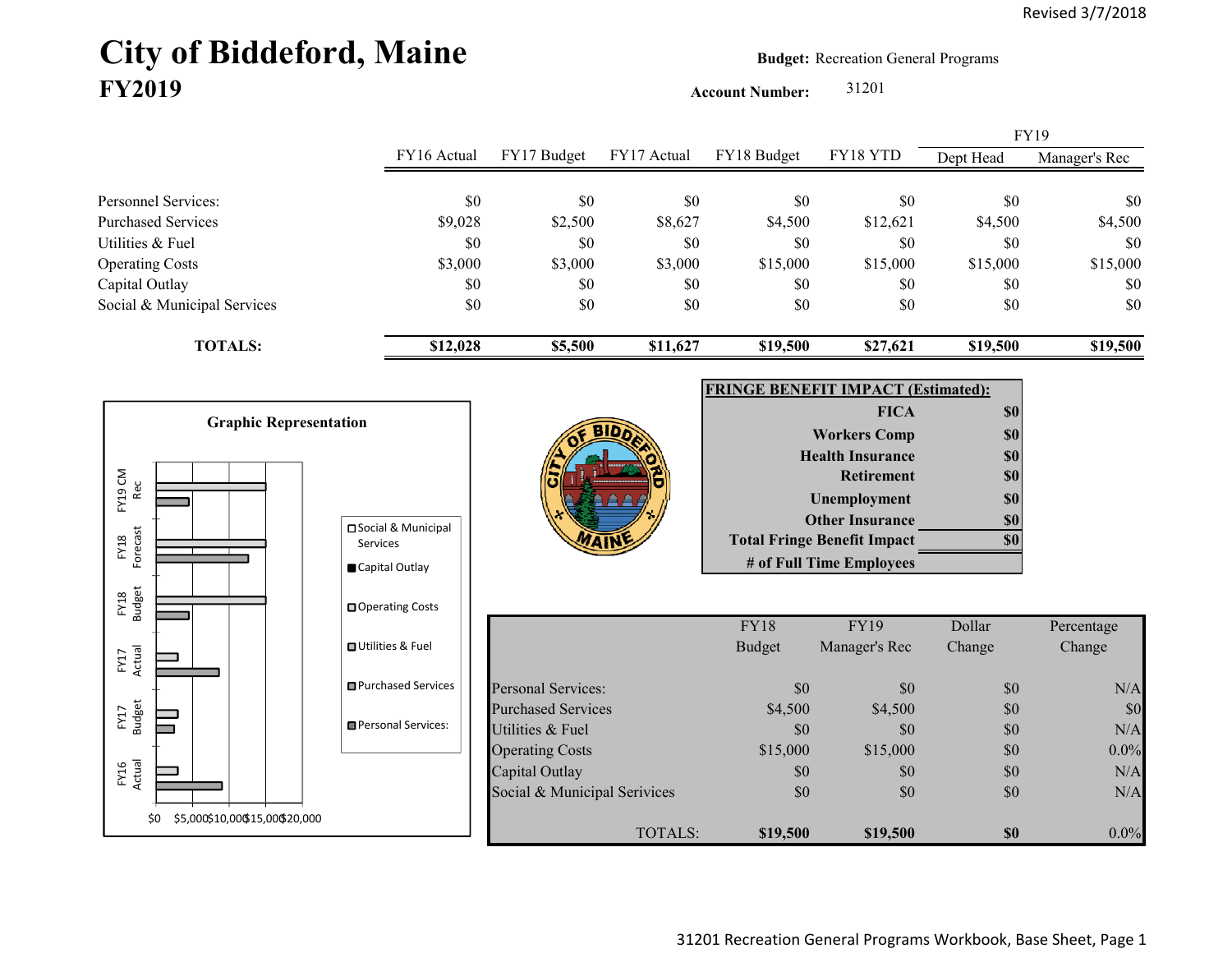## Purchased Services

| Account |                                      | FY16    | <b>FY17</b>   | <b>FY17</b> | <b>FY18</b> | <b>FY18</b>  | <b>FY19</b> |           |
|---------|--------------------------------------|---------|---------------|-------------|-------------|--------------|-------------|-----------|
| Number  | Description                          | Actual  | <b>Budget</b> | Actual      | Budget      | YTD 02/28/18 | Dept Head   | Mgr's Rec |
|         | 60365 Recreation Programs Expense    | \$9,028 | \$2,500       | \$8,627     | \$4,500     | \$12,621     | \$4,500     | \$4,500   |
| Totals  |                                      | \$9,028 | \$2,500       | \$8,627     | \$4,500     | \$12,621     | \$4,500     | \$4,500   |
|         | <b>Other Operating Costs</b>         |         |               |             |             |              |             |           |
| Account |                                      | FY16    | <b>FY17</b>   | <b>FY17</b> | <b>FY18</b> | <b>FY18</b>  | FY19        |           |
| Number  | Description                          | Actual  | Budget        | Actual      | Budget      | YTD 02/28/18 | Dept Head   | Mgr's Rec |
|         | Transfer Out to Other Funds<br>60799 | \$3,000 | \$3,000       | \$3,000     | \$15,000    | \$15,000     | \$15,000    | \$15,000  |
| Totals  |                                      | \$3,000 | \$3,000       | \$3,000     | \$15,000    | \$15,000     | \$15,000    | \$15,000  |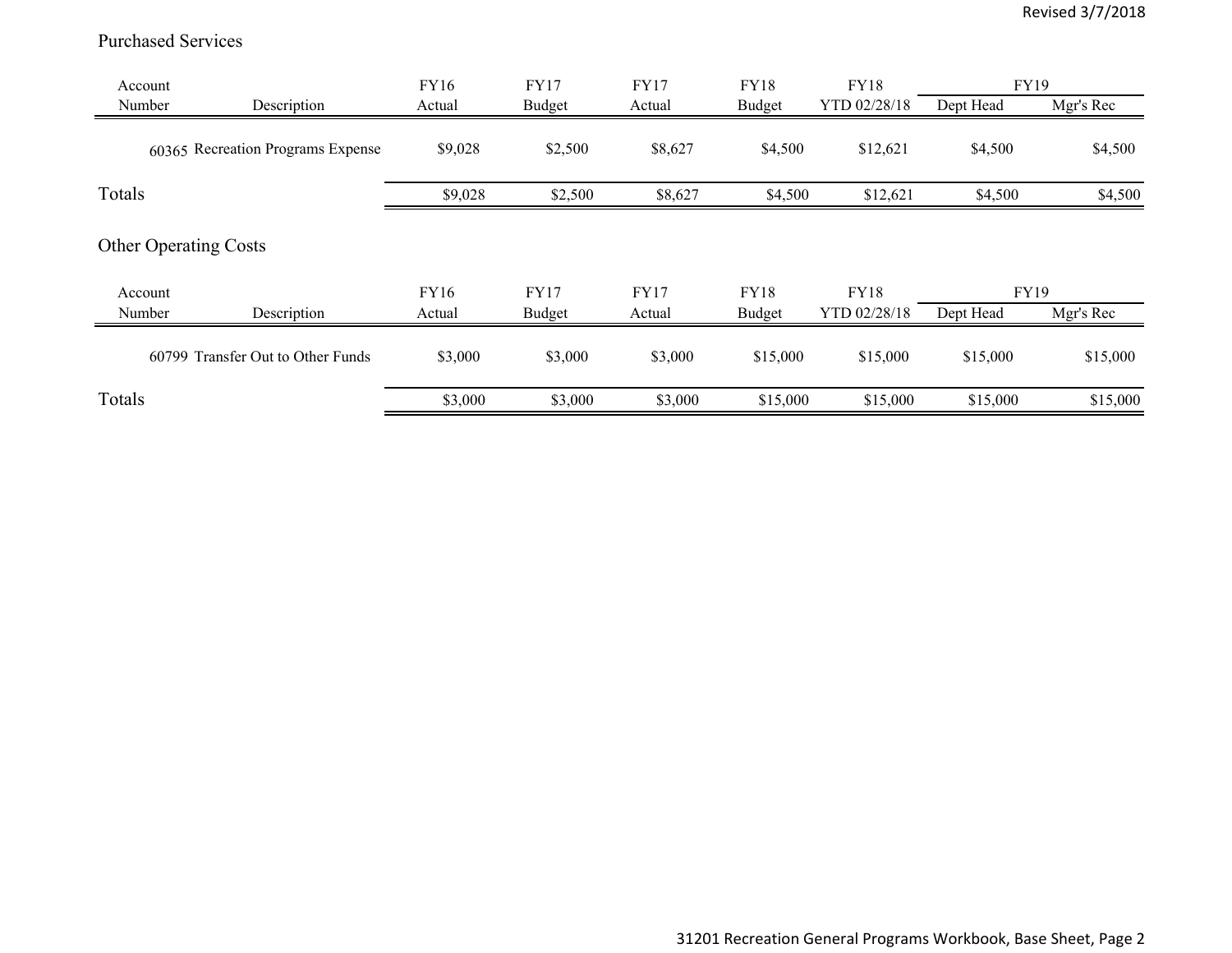

## **Fiscal Year 2019 Budget Request**

March 7, 2018 **Department:** Recreation General Programs

Account Title: Recreation Programs Expense

Department Number: 31201 31201 Account Number: 60365

| FY2016     | FY 2017       |                      | FY 2018       | FY 2018       |  |
|------------|---------------|----------------------|---------------|---------------|--|
| Actual     | <b>Budget</b> |                      | <b>Budget</b> | Est. Expended |  |
| \$9,028.49 | \$2,500.00    | Actual<br>\$8,627.26 | \$4,500.00    | \$0.00        |  |

| FY-2019       | Department | City Mgr       | Council | Increase   |
|---------------|------------|----------------|---------|------------|
|               | Reauest    | Recommendation | Action  | (Decrease) |
| <b>Budget</b> | \$4,500.00 | \$4,500.00     |         | \$0.00     |

**Support for Budget Request:** Provide justification for the budget request using as much detail as possible

 to support it. Examples of acceptable support include unit costs, quantity estimates, price quotes, etc. Requests based solely on a percentage increase above the previous budget will not be accepted. Use additional sheets if necessary.

Summer Ticket Program, Smitty Ticket sales 4,500.00